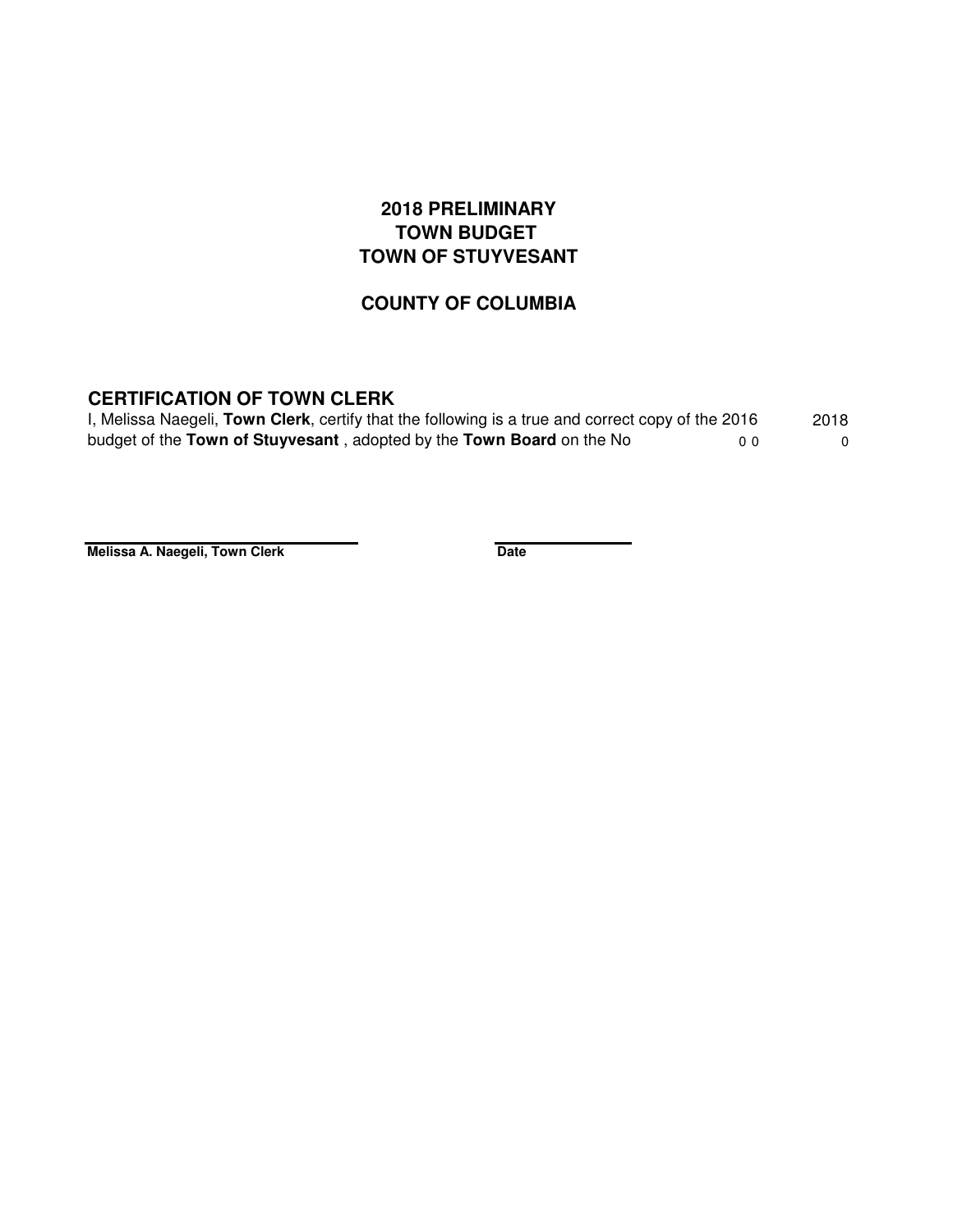|           | <b>TOWN OF STUYVESANT</b> |                               |                                                    |                                                     |                                                    |
|-----------|---------------------------|-------------------------------|----------------------------------------------------|-----------------------------------------------------|----------------------------------------------------|
|           |                           |                               |                                                    |                                                     | 2017                                               |
|           |                           | <b>Appropriations</b>         | <b>REVENUES</b>                                    | <b>APPROPRIATED</b><br><b>FUND BALANCE</b>          | <b>TAXES</b>                                       |
|           |                           |                               |                                                    |                                                     |                                                    |
| A         | <b>GENERAL</b>            | 481,818.00                    | 278,900.00<br>$\frac{1}{2}$                        | 30,000.00                                           | 172,918.00                                         |
| <b>DA</b> | <b>HIGHWAY</b>            | 535,385.00                    | 243,000.00                                         | 55,000.00                                           | 237,385.00                                         |
|           |                           |                               |                                                    |                                                     |                                                    |
|           | <b>TOTAL TOWN</b>         | 970,012.00<br>\$              | 521,900.00<br>\$                                   | 85,000.00<br>$\overline{\boldsymbol{\mathfrak{s}}}$ | 410,303.00                                         |
|           |                           |                               |                                                    |                                                     |                                                    |
|           | <b>LIGHTING DISTRICTS</b> |                               |                                                    |                                                     |                                                    |
|           | <b>STUYVESANT</b>         | 11,000.00                     |                                                    |                                                     | 11,000.00                                          |
|           | <b>STUYVESANT FALLS</b>   | 10,000.00                     |                                                    | $\mathbf{r}$                                        | 10,000.00                                          |
|           |                           |                               |                                                    |                                                     |                                                    |
|           |                           |                               |                                                    |                                                     | ۰                                                  |
|           | <b>FIRE DISTRICTS</b>     |                               |                                                    |                                                     |                                                    |
|           |                           |                               |                                                    |                                                     |                                                    |
|           | <b>STUYVESANT</b>         |                               |                                                    |                                                     |                                                    |
|           | <b>STUYVESANT FALLS</b>   |                               |                                                    |                                                     |                                                    |
|           |                           |                               |                                                    |                                                     |                                                    |
|           | <b>LIBRARY DISTRICTS</b>  |                               |                                                    |                                                     | 27,840.00                                          |
|           | <b>LIBRARY</b>            | $\overline{\phantom{a}}$      |                                                    |                                                     |                                                    |
|           |                           |                               |                                                    |                                                     |                                                    |
|           |                           |                               |                                                    |                                                     | ۰                                                  |
|           |                           |                               |                                                    |                                                     |                                                    |
|           |                           |                               |                                                    |                                                     |                                                    |
|           |                           |                               |                                                    |                                                     |                                                    |
|           |                           |                               |                                                    |                                                     |                                                    |
|           |                           |                               |                                                    |                                                     |                                                    |
|           |                           |                               |                                                    |                                                     |                                                    |
|           |                           |                               |                                                    |                                                     |                                                    |
|           |                           |                               |                                                    |                                                     |                                                    |
|           | <b>GRAND TOTAL</b>        | 991,012.00<br>$\overline{\$}$ | $\overline{\boldsymbol{\mathsf{s}}}$<br>521,900.00 | $\overline{\boldsymbol{\mathsf{s}}}$<br>85,000.00   | $\overline{\boldsymbol{\mathsf{s}}}$<br>869,446.00 |
|           |                           |                               |                                                    |                                                     |                                                    |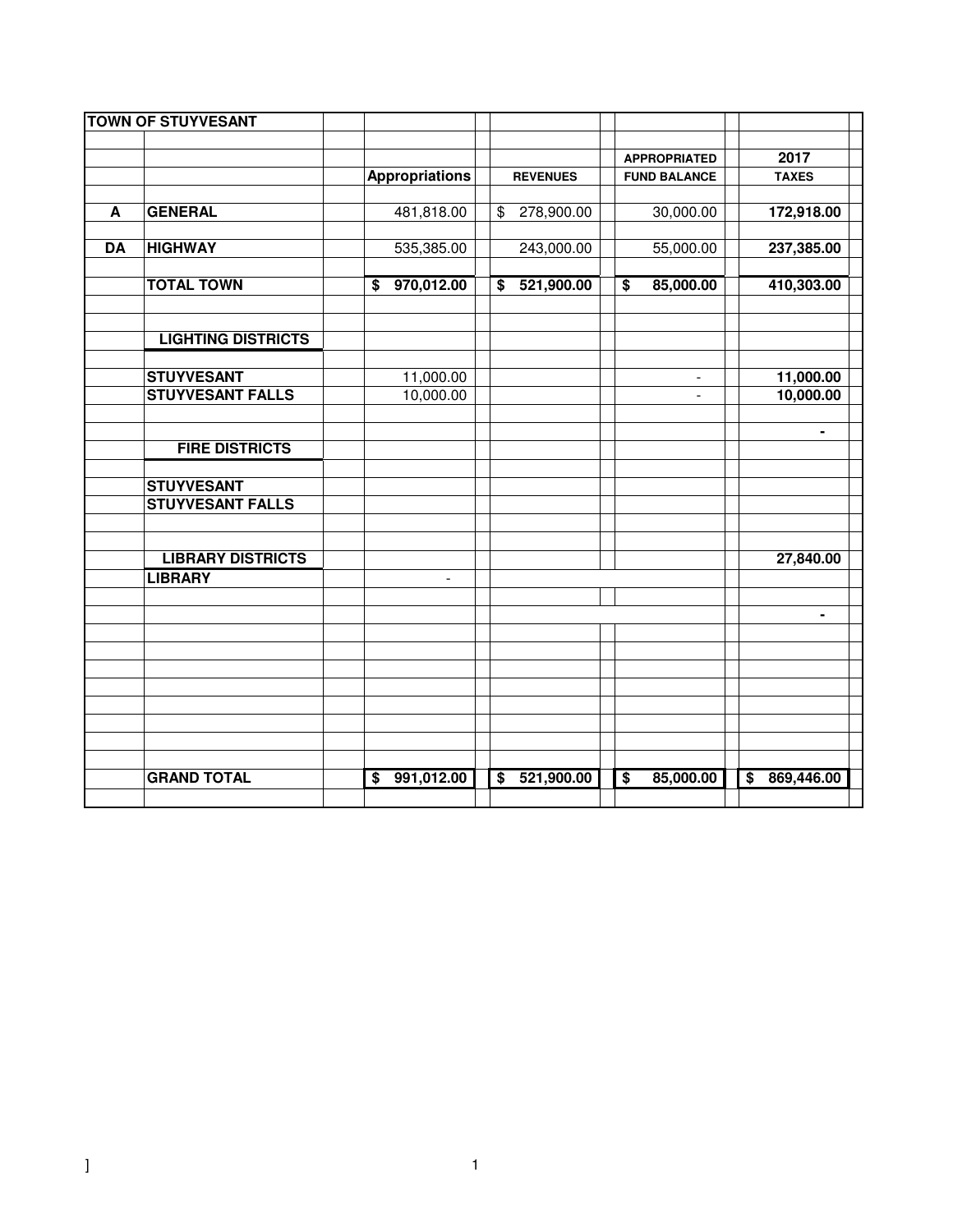|         |                                                                                                            | <b>GENERAL FUND APPROPRIATIONS</b>                                                                                                                 |                                                                                                                                                                |                                                                                                                                                              |                                                                                                                                                                  |  |  |  |  |
|---------|------------------------------------------------------------------------------------------------------------|----------------------------------------------------------------------------------------------------------------------------------------------------|----------------------------------------------------------------------------------------------------------------------------------------------------------------|--------------------------------------------------------------------------------------------------------------------------------------------------------------|------------------------------------------------------------------------------------------------------------------------------------------------------------------|--|--|--|--|
|         |                                                                                                            |                                                                                                                                                    | <b>ACTUAL</b>                                                                                                                                                  | <b>ADOPTED</b>                                                                                                                                               | Preliminary<br><b>BUDGET</b>                                                                                                                                     |  |  |  |  |
|         |                                                                                                            |                                                                                                                                                    |                                                                                                                                                                |                                                                                                                                                              | 2018                                                                                                                                                             |  |  |  |  |
|         |                                                                                                            |                                                                                                                                                    |                                                                                                                                                                |                                                                                                                                                              |                                                                                                                                                                  |  |  |  |  |
|         |                                                                                                            |                                                                                                                                                    |                                                                                                                                                                |                                                                                                                                                              |                                                                                                                                                                  |  |  |  |  |
|         |                                                                                                            |                                                                                                                                                    |                                                                                                                                                                |                                                                                                                                                              | 11,980.00                                                                                                                                                        |  |  |  |  |
| A1010.4 | 84.00                                                                                                      | 90.00                                                                                                                                              | 158.54                                                                                                                                                         | 643.00                                                                                                                                                       | 500.00                                                                                                                                                           |  |  |  |  |
|         |                                                                                                            |                                                                                                                                                    |                                                                                                                                                                |                                                                                                                                                              |                                                                                                                                                                  |  |  |  |  |
|         | 12,064.00                                                                                                  | 12,070.00                                                                                                                                          | 12,138.38                                                                                                                                                      | 12,623.00                                                                                                                                                    | 12,480.00                                                                                                                                                        |  |  |  |  |
|         |                                                                                                            |                                                                                                                                                    |                                                                                                                                                                |                                                                                                                                                              |                                                                                                                                                                  |  |  |  |  |
| A1110.1 | 21,276.00                                                                                                  | 21,276.20                                                                                                                                          | 16,109.66                                                                                                                                                      | 16,810.00                                                                                                                                                    | 17,146.00                                                                                                                                                        |  |  |  |  |
|         |                                                                                                            |                                                                                                                                                    | 4,488.27                                                                                                                                                       | 4,555.00                                                                                                                                                     | 4,555.00                                                                                                                                                         |  |  |  |  |
| A1110.4 | 6,517.00                                                                                                   | 5,580.70                                                                                                                                           | 12,588.81                                                                                                                                                      | 7,571.00                                                                                                                                                     | 7,855.00                                                                                                                                                         |  |  |  |  |
|         |                                                                                                            |                                                                                                                                                    |                                                                                                                                                                |                                                                                                                                                              | 29,556.00                                                                                                                                                        |  |  |  |  |
|         |                                                                                                            |                                                                                                                                                    |                                                                                                                                                                |                                                                                                                                                              |                                                                                                                                                                  |  |  |  |  |
|         |                                                                                                            |                                                                                                                                                    |                                                                                                                                                                |                                                                                                                                                              |                                                                                                                                                                  |  |  |  |  |
|         |                                                                                                            |                                                                                                                                                    |                                                                                                                                                                |                                                                                                                                                              | 7,535.00                                                                                                                                                         |  |  |  |  |
|         |                                                                                                            |                                                                                                                                                    |                                                                                                                                                                |                                                                                                                                                              | 1,500.00                                                                                                                                                         |  |  |  |  |
|         | 7,946.00                                                                                                   | 7,678.82                                                                                                                                           | 7,635.55                                                                                                                                                       | 9,035.00                                                                                                                                                     | 9,035.00                                                                                                                                                         |  |  |  |  |
|         |                                                                                                            |                                                                                                                                                    |                                                                                                                                                                |                                                                                                                                                              |                                                                                                                                                                  |  |  |  |  |
|         |                                                                                                            |                                                                                                                                                    |                                                                                                                                                                |                                                                                                                                                              |                                                                                                                                                                  |  |  |  |  |
|         |                                                                                                            |                                                                                                                                                    |                                                                                                                                                                |                                                                                                                                                              | 6,000.00                                                                                                                                                         |  |  |  |  |
|         |                                                                                                            |                                                                                                                                                    |                                                                                                                                                                |                                                                                                                                                              | 16,000.00                                                                                                                                                        |  |  |  |  |
|         |                                                                                                            |                                                                                                                                                    |                                                                                                                                                                |                                                                                                                                                              | 500.00                                                                                                                                                           |  |  |  |  |
|         |                                                                                                            |                                                                                                                                                    |                                                                                                                                                                |                                                                                                                                                              | 22,500.00                                                                                                                                                        |  |  |  |  |
|         |                                                                                                            |                                                                                                                                                    |                                                                                                                                                                |                                                                                                                                                              |                                                                                                                                                                  |  |  |  |  |
|         |                                                                                                            |                                                                                                                                                    |                                                                                                                                                                |                                                                                                                                                              | 17,530.00                                                                                                                                                        |  |  |  |  |
|         |                                                                                                            |                                                                                                                                                    |                                                                                                                                                                |                                                                                                                                                              | 4,000.00                                                                                                                                                         |  |  |  |  |
| A1355.4 | 2,300.00                                                                                                   | 3,810.00                                                                                                                                           | 1,970.71                                                                                                                                                       | 2,500.00                                                                                                                                                     | 9,000.00                                                                                                                                                         |  |  |  |  |
|         |                                                                                                            |                                                                                                                                                    |                                                                                                                                                                |                                                                                                                                                              |                                                                                                                                                                  |  |  |  |  |
|         |                                                                                                            |                                                                                                                                                    |                                                                                                                                                                |                                                                                                                                                              | 30,530.00                                                                                                                                                        |  |  |  |  |
|         |                                                                                                            |                                                                                                                                                    |                                                                                                                                                                |                                                                                                                                                              |                                                                                                                                                                  |  |  |  |  |
|         |                                                                                                            |                                                                                                                                                    |                                                                                                                                                                |                                                                                                                                                              | 23,643.00                                                                                                                                                        |  |  |  |  |
|         |                                                                                                            |                                                                                                                                                    |                                                                                                                                                                |                                                                                                                                                              |                                                                                                                                                                  |  |  |  |  |
| A1410.4 |                                                                                                            |                                                                                                                                                    | 6,310.57                                                                                                                                                       | 8,500.00                                                                                                                                                     | 5,900.00                                                                                                                                                         |  |  |  |  |
|         | 31,215.00                                                                                                  | 29,546.80                                                                                                                                          | 29,493.61                                                                                                                                                      | 32.143.00                                                                                                                                                    | 29,543.00                                                                                                                                                        |  |  |  |  |
|         |                                                                                                            |                                                                                                                                                    |                                                                                                                                                                |                                                                                                                                                              |                                                                                                                                                                  |  |  |  |  |
|         |                                                                                                            |                                                                                                                                                    |                                                                                                                                                                |                                                                                                                                                              |                                                                                                                                                                  |  |  |  |  |
|         |                                                                                                            |                                                                                                                                                    |                                                                                                                                                                |                                                                                                                                                              |                                                                                                                                                                  |  |  |  |  |
|         | A1010.1<br>A1110.1<br>A1220.1<br>A1220.4<br>A1320.1<br>A1320.4<br>A1340.1<br>A1355.1<br>A1355.1<br>A1410.1 | <b>ACTUAL</b><br>2014<br>11,980.00<br>27,793.00<br>7,535.00<br>411.00<br>11,000.00<br>11,000.00<br>19,915.00<br>22,215.00<br>23,183.00<br>8.032.00 | <b>ACTUAL</b><br>2015<br>11,980.00<br>26,856.90<br>7,535.00<br>143.82<br>2,749.97<br>16,282.22<br>19,032.19<br>19,915.00<br>23,725.00<br>23,183.00<br>6.363.80 | <b>BUDGET</b><br>2016<br>11,979.84<br>33,186.74<br>7,534.92<br>100.63<br>2,690.55<br>7,220.61<br>9,911.16<br>17,190.00<br>3,060.00<br>22,220.71<br>23.183.04 | <b>BUDGET</b><br>2017<br>11,980.00<br>28,936.00<br>7,535.00<br>1,500.00<br>5,000.00<br>16,000.00<br>21,000.00<br>17,190.00<br>3,120.00<br>22,810.00<br>23,643.00 |  |  |  |  |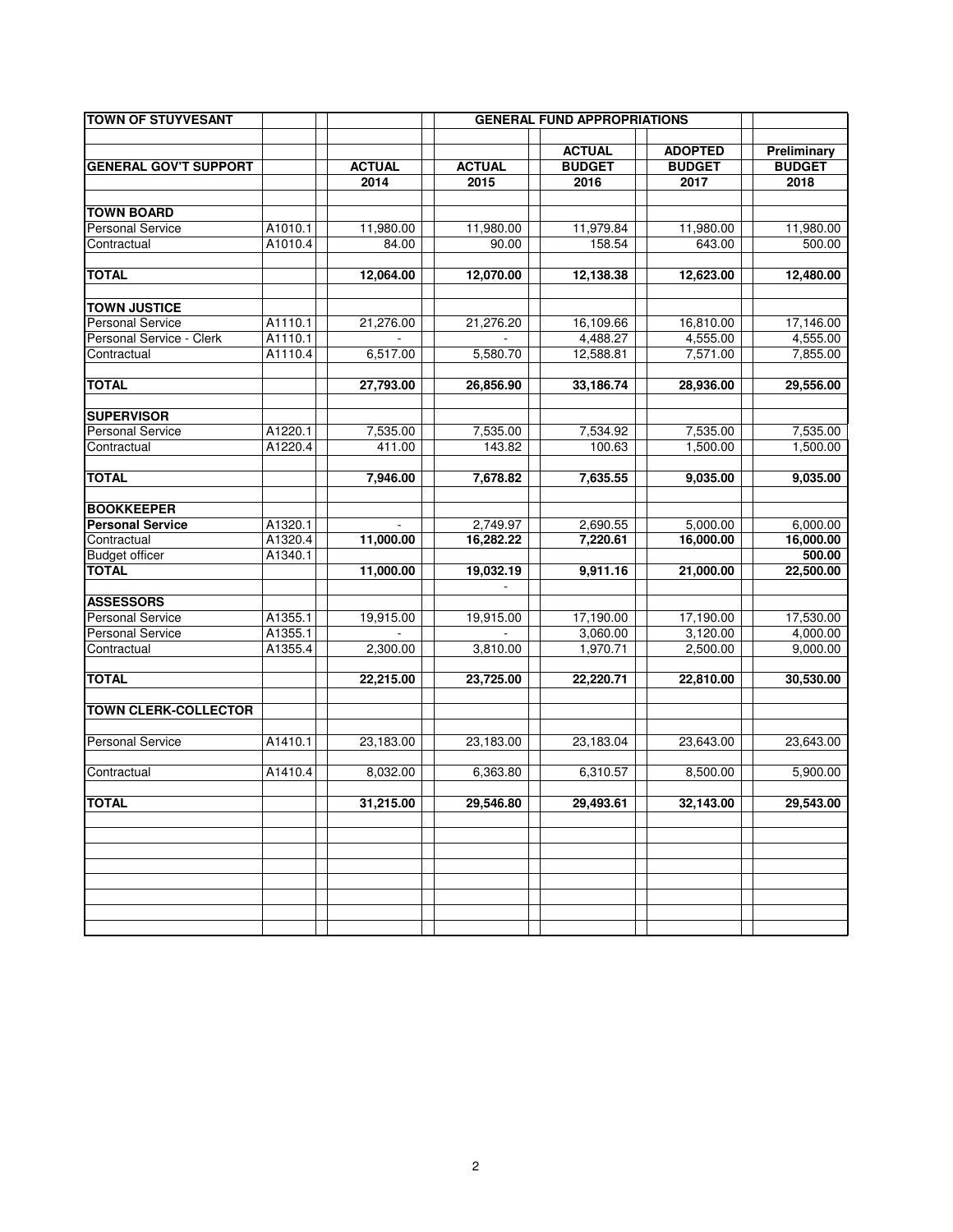| <b>TOWN OF STUYVESANT</b>   |         |                  |                  | <b>GENERAL FUND APPROPRIATIONS</b> |                                 |                              |
|-----------------------------|---------|------------------|------------------|------------------------------------|---------------------------------|------------------------------|
| <b>GENERAL GOVT SUPPORT</b> |         | <b>ACTUAL</b>    | <b>ACTUAL</b>    | <b>ACTUAL</b><br><b>BUDGET</b>     | <b>ADOPTED</b><br><b>BUDGET</b> | Preliminary<br><b>BUDGET</b> |
|                             |         | 2014             | 2015             | 2016                               | 2017                            | 2018                         |
| <b>ATTORNEY</b>             | A1420.4 | 8,813.00         | 14,447.50        | 9,885.00                           | 25,000.00                       | 23,000.00                    |
| <b>ENGINEER</b>             | A1440.4 | 2,685.00         | 1,400.45         | 803.06                             | 2,000.00                        | 4,000.00                     |
| <b>BUILDINGS</b>            |         |                  |                  |                                    |                                 |                              |
| <b>Personal Service</b>     | A1620.1 | 5,383.00         | 990.00           | 3,582.96                           | 4,000.00                        | 4,000.00                     |
| Contractual                 | A1620.4 | 16,765.00        | 13,674.47        | 12,686.96                          | 21,000.00                       | 24,000.00                    |
| <b>TOTAL</b>                |         | 22,148.00        | 14,664.47        | 16,269.92                          | 25,000.00                       | 28,000.00                    |
| <b>SPECIAL ITEMS</b>        |         |                  |                  |                                    |                                 |                              |
| Unallocated Ins             | A1910.1 | 18,804.00        | 19,031.78        | 20,021.38                          | 20,000.00                       | 20,000.00                    |
| <b>Municipal Dues</b>       | A1920.2 | 600.00           | 699.00           | 850.00                             | 850.00                          | 850.00                       |
| Contingent                  | A1990.4 |                  |                  | 7,500.00                           | 7,500.00                        | 7,500.00                     |
| <b>TOTAL</b>                |         | 19,404.00        | 19,730.78        | 28,371.38                          | 28,350.00                       | 28,350.00                    |
| <b>TOTAL GENERAL GOVT</b>   |         | \$<br>165,283.00 | \$<br>166,402.94 | \$<br>167,224.96                   | \$<br>201,897.00                | \$<br>216,994.00             |
| <b>PUBLIC SAFETY</b>        |         |                  |                  |                                    |                                 |                              |
| <b>TRAFFIC CONTROL</b>      |         |                  |                  |                                    |                                 |                              |
| Contractual                 | A3310.4 | 654.00           | 352.60           | 77.77                              | 1,200.00                        | 1,200.00                     |
| ANIMAL CONTROL              |         |                  |                  |                                    |                                 |                              |
| <b>Personal Service</b>     | A3510.1 | 3,500.00         | 3,500.00         | 3,500.04                           | 3,500.00                        | 3,500.00                     |
| Contractual                 | A3510.4 |                  | 915.00           | 795.00                             | 1,000.00                        | 1,000.00                     |
| <b>TOTAL</b>                |         | 3,500.00         | 4,415.00         | 4,295.04                           | 4,500.00                        | 4,500.00                     |
| <b>CODE ENFORCEMENT</b>     |         |                  |                  |                                    |                                 |                              |
| <b>Personal Service</b>     | A3620.1 | 21,990.00        | 21,990.00        | 21,990.00                          | 22,429.00                       | 22,429.00                    |
| Contractual                 | A3620.4 | 2,251.00         | 1,483.61         | 1,357.12                           | 1,800.00                        | 1,800.00                     |
| <b>TOTAL</b>                |         | 24,241.00        | 23,473.61        | 23,347.12                          | 24,229.00                       | 24,229.00                    |
| <b>TOTAL PUBLIC SAFETY</b>  |         | \$<br>28,395.00  | \$<br>28,241.21  | \$<br>27,719.93                    | \$<br>29,929.00                 | \$<br>29,929.00              |
|                             |         |                  |                  |                                    |                                 |                              |
|                             |         |                  |                  |                                    |                                 |                              |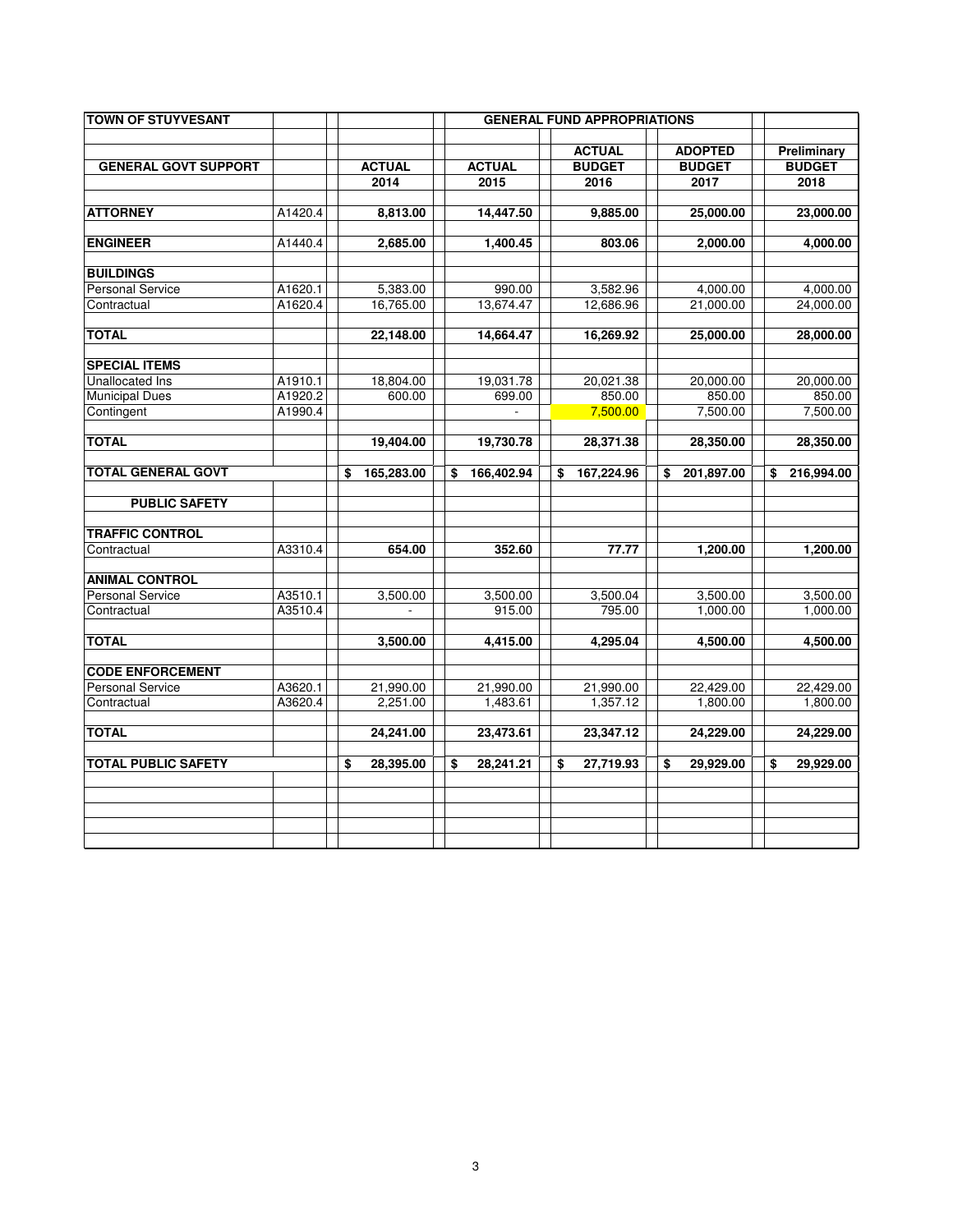| <b>TOWN OF STUYVESANT</b>           |         | <b>GENERAL FUND APPROPRIATIONS</b> |                          |    |               |    |               |    |                |                 |
|-------------------------------------|---------|------------------------------------|--------------------------|----|---------------|----|---------------|----|----------------|-----------------|
|                                     |         |                                    |                          |    |               |    |               |    |                |                 |
|                                     |         |                                    |                          |    | <b>ACTUAL</b> |    | <b>ACTUAL</b> |    | <b>ADOPTED</b> | Preliminary     |
|                                     |         |                                    | <b>ACTUAL</b>            |    | <b>BUDGET</b> |    | <b>BUDGET</b> |    | <b>BUDGET</b>  | <b>BUDGET</b>   |
|                                     |         |                                    | 2014                     |    | 2015          |    | 2016          |    | 2017           | 2018            |
|                                     |         |                                    |                          |    |               |    |               |    |                |                 |
| <b>TRANSPORTATION</b>               |         |                                    |                          |    |               |    |               |    |                |                 |
|                                     |         |                                    |                          |    |               |    |               |    |                |                 |
| <b>HIGHWAY SUPT</b>                 |         |                                    |                          |    |               |    |               |    |                |                 |
| <b>Personal Service</b>             | A5010.1 |                                    | 50,682.00                |    | 54,700.89     |    | 55,069.04     |    | 56,170.00      | 56,170.00       |
| Contractual                         | A5010.4 |                                    | 5,425.00                 |    | 1,062.68      |    | 1,927.71      |    | 2,000.00       | 2,000.00        |
|                                     |         |                                    |                          |    |               |    |               |    |                |                 |
| <b>TOTAL</b>                        |         |                                    | 56,107.00                |    | 55,763.57     |    | 56,996.75     |    | 58,170.00      | 58,170.00       |
|                                     |         |                                    |                          |    |               |    |               |    |                |                 |
| <b>GARAGE</b>                       |         |                                    |                          |    |               |    |               |    |                |                 |
| Capital Expenditure                 | A5132.2 |                                    | 11,814.00                |    |               |    | 41.04         |    |                |                 |
| Contractual                         | A5132.4 |                                    | $\overline{\phantom{a}}$ |    | 9,770.36      |    | 7,900.22      |    | 12,000.00      | 11,000.00       |
| <b>TOTAL</b>                        |         |                                    |                          |    |               |    |               |    |                |                 |
|                                     |         |                                    | 11,814.00                |    | 9,770.36      |    | 7,941.26      |    | 12,000.00      | 11,000.00       |
|                                     |         |                                    | $\blacksquare$           |    |               |    |               |    |                |                 |
|                                     |         |                                    |                          |    |               |    |               |    |                |                 |
| <b>TOTAL TRANSPORTATION</b>         |         | \$                                 | 67,921.00                | \$ | 65,533.93     | \$ | 64,938.01     | \$ | 70,170.00      | \$<br>69,170.00 |
|                                     |         |                                    |                          |    |               |    |               |    |                |                 |
|                                     |         |                                    |                          |    |               |    |               |    |                |                 |
|                                     |         |                                    |                          |    |               |    |               |    |                |                 |
| <b>ECONOMIC ASSISTANCE</b>          |         |                                    |                          |    |               |    |               |    |                |                 |
| <b>&amp; OPPORTUNITY</b>            |         |                                    |                          |    |               |    |               |    |                |                 |
|                                     |         |                                    |                          |    |               |    |               |    |                |                 |
|                                     |         |                                    |                          |    |               |    |               |    |                |                 |
| <b>MEALS ON WHEELS</b>              | A6410.4 |                                    | $\blacksquare$           |    | 2,978.00      |    | 2,758.00      |    | 3,500.00       | 3,500.00        |
|                                     |         |                                    |                          |    |               |    |               |    |                |                 |
| <b>VETERANS SERVICE</b>             | A6510.4 |                                    | 1,200.00                 |    | 1,200.00      |    | 1,200.00      |    | 1,200.00       | 1,200.00        |
| <b>AGED PROGRAMS</b>                | A6772.4 |                                    | 5,508.00                 |    | 2,650.00      |    | 2,650.00      |    | 2,650.00       | 2,650.00        |
|                                     |         |                                    |                          |    |               |    |               |    |                |                 |
|                                     |         |                                    |                          |    |               |    |               |    |                |                 |
| <b>TOTAL ECONOMIC</b>               |         | \$                                 | 6,708.00                 | \$ | 6,828.00      | \$ | 6,608.00      | \$ | 7,350.00       | \$<br>7,350.00  |
| <b>ASSISTANCE &amp; OPPORTUNITY</b> |         |                                    |                          |    |               |    |               |    |                |                 |
|                                     |         |                                    |                          |    |               |    |               |    |                |                 |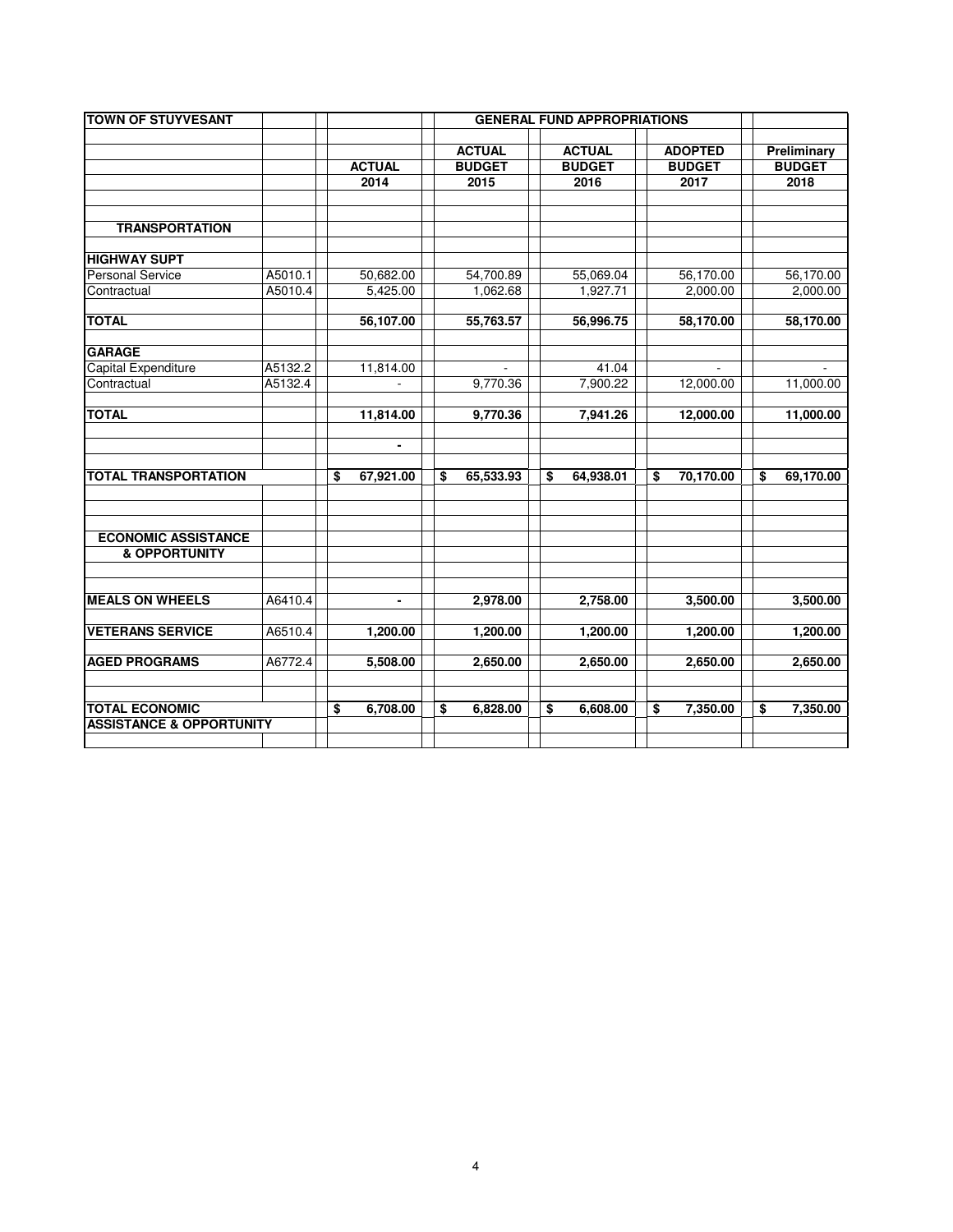| <b>TOWN OF STUYVESANT</b>       |                    |                 |                 | <b>GENERAL FUND APPROPRIATIONS</b> |                 |                      |
|---------------------------------|--------------------|-----------------|-----------------|------------------------------------|-----------------|----------------------|
|                                 |                    |                 |                 |                                    |                 |                      |
|                                 |                    |                 |                 | <b>ACTUAL</b>                      | <b>ADOPTED</b>  | Preliminary          |
|                                 |                    | <b>ACTUAL</b>   | <b>ACTUAL</b>   | <b>BUDGET</b>                      | <b>BUDGET</b>   | <b>BUDGET</b>        |
| <b>CULTURE &amp; RECREATION</b> |                    | 2014            | 2015            | 2016                               | 2017            | 2018                 |
| <b>PARKS</b>                    |                    |                 |                 |                                    |                 |                      |
| <b>Personal Service</b>         | A7110.1            | 3,024.00        | 5,506.39        | 5,323.23                           | 6,000.00        | 6,000.00             |
| Contractual                     | A7110.4            | 3,081.00        | 1,776.36        | 982.09                             | 3,000.00        | 3,000.00             |
| <b>TOTAL PARKS</b>              |                    | 6,105.00        | 7,282.75        | 6,305.32                           | 9,000.00        | 9,000.00             |
|                                 |                    |                 |                 |                                    |                 |                      |
| YOUTH PROGRAMS                  | A7310.4            | 2,125.00        | 1,520.00        | 1,700.00                           | 3.000.00        | 3,000.00             |
| <b>HISTORIAN</b>                | A7110.4            |                 | 572.38          | 551.10                             | 1,000.00        | 2,000.00             |
|                                 |                    |                 |                 |                                    |                 |                      |
| <b>CELEBRATIONS</b>             | A7550.4            | 2,359.00        | 5,267.97        | 3,084.19                           | 2,000.00        | 2,000.00             |
| <b>TOTAL CULTURAL &amp; REC</b> |                    | \$<br>10,589.00 | \$<br>14,643.10 | \$<br>11,640.61                    | \$<br>15,000.00 | \$<br>16,000.00      |
|                                 |                    |                 |                 |                                    |                 |                      |
|                                 |                    |                 |                 |                                    |                 |                      |
| <b>HOME &amp; COMM SERVICES</b> |                    |                 |                 |                                    |                 |                      |
| <b>ZONING</b>                   |                    |                 |                 |                                    |                 |                      |
| <b>Personal Service</b>         | A8010.10           |                 |                 |                                    |                 |                      |
| Personal Service - Clerk        | A8010.11           | 2,705.00        |                 | 738.75                             | 2,500.00        | 2,500.00             |
| Personal Service - Board        | A8010.12           |                 | 985.00          | 795.00                             | 3,000.00        | 3,100.00             |
| Contractual                     | A8010.4            | 1,098.00        | 322.89          | 85.32                              | 1,000.00        | 1,000.00             |
| <b>TOTAL</b>                    |                    | 3,803.00        | 1,307.89        | 1,619.07                           | 6,500.00        | 6,600.00             |
|                                 |                    |                 |                 |                                    |                 |                      |
| <b>PLANNING</b>                 |                    |                 |                 |                                    |                 |                      |
| Personal Service - Clerk        | A8020.11           | 3,270.00        | 1,746.25        | 1,185.30                           | 2,500.00        | 2,500.00             |
| Personal Service - Board        | A8020.12           |                 | 1,750.00        | 1,475.00                           | 3,100.00        | 3,000.00             |
| Contractual                     | A8020.40           | 2,506.00        | 1,492.96        | 214.75                             | 1,000.00        | 1,000.00             |
| <b>TOTAL</b>                    |                    | 5,776.00        | 4,989.21        | 2,875.05                           | 6,600.00        | 6,500.00             |
|                                 |                    |                 |                 |                                    |                 |                      |
| <b>REFUSE AND GARBAGE</b>       |                    |                 |                 |                                    |                 |                      |
| <b>Personal Service</b>         | A8160.1<br>A8160.4 | 1,113.00        | 1,065.11        | 1,705.03<br>3,789.38               | 2,200.00        | 2,200.00<br>6,000.00 |
| Contractual                     |                    | 5,499.00        | 3,115.04        |                                    | 6,000.00        |                      |
| <b>TOTAL</b>                    |                    | 6,612.00        | 4,180.15        | 5,494.41                           | 8,200.00        | 8,200.00             |
| <b>CEMETERY</b>                 |                    |                 |                 |                                    |                 |                      |
| <b>Personal Service</b>         | A8810.1            | 4,044.00        | 1,357.50        | 3,481.50                           | 3,000.00        | 3,500.00             |
| Contractual                     | A8810.4            | 158.00          | 50.00           | 2,750.00                           | 1,500.00        | 1,000.00             |
| <b>TOTAL</b>                    |                    | 4.202.00        | 1,407.50        | 6,231.50                           | 4.500.00        | 4,500.00             |
|                                 |                    |                 |                 |                                    |                 |                      |
| <b>TOTAL HOME AND</b>           |                    |                 |                 |                                    |                 |                      |
| <b>COMMUNITY SERVICES</b>       |                    | \$<br>20,393.00 | \$<br>11,884.75 | \$<br>16,220.03                    | \$<br>25,800.00 | \$<br>25,800.00      |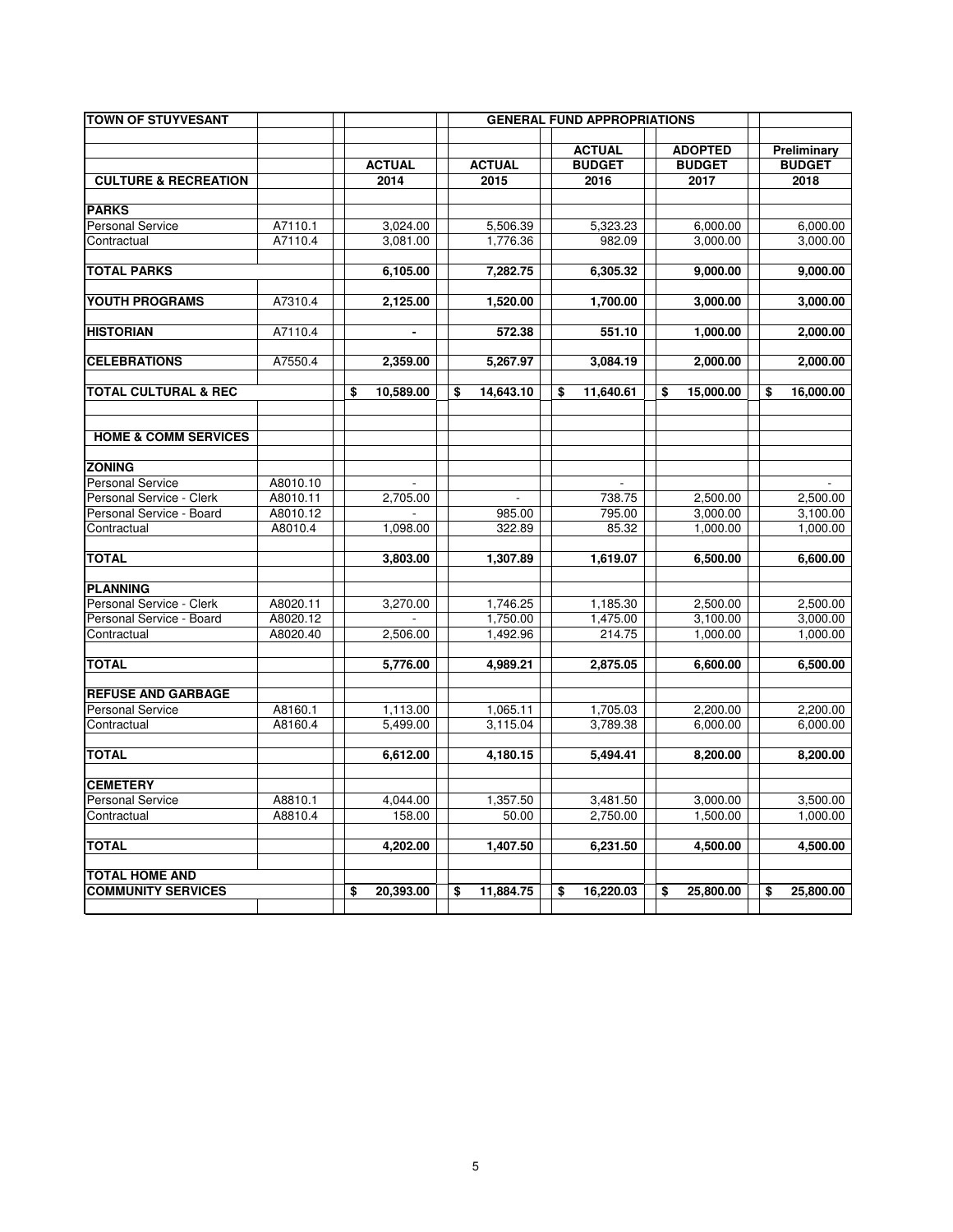| <b>TOWN OF STUYVESANT</b>   |         |                  | <b>GENERAL FUND APPROPRIATIONS</b> |               |  |                  |  |    |                |    |               |
|-----------------------------|---------|------------------|------------------------------------|---------------|--|------------------|--|----|----------------|----|---------------|
|                             |         |                  |                                    |               |  |                  |  |    |                |    |               |
|                             |         |                  |                                    | <b>FINAL</b>  |  | <b>ACTUAL</b>    |  |    | <b>ADOPTED</b> |    | Preliminary   |
|                             |         | <b>ACTUAL</b>    |                                    | <b>BUDGET</b> |  | <b>BUDGET</b>    |  |    | <b>BUDGET</b>  |    | <b>BUDGET</b> |
|                             |         | 2014             |                                    | 2015          |  | 2016             |  |    | 2017           |    | 2018          |
|                             |         |                  |                                    |               |  |                  |  |    |                |    |               |
| <b>UNDISTRIBUTED</b>        |         |                  |                                    |               |  |                  |  |    |                |    |               |
| Retirement                  | A9010.8 | 17,882.00        |                                    | 20,310.47     |  | 17,980.00        |  |    | 17,000.00      |    | 18,000.00     |
| Social Security             | A9030.8 | 14,745.00        |                                    | 15,616.86     |  | 14,135.61        |  |    | 15,000.00      |    | 16,000.00     |
| Disability                  | A9040.8 | 29.00            |                                    | 1,602.60      |  | 815.40           |  |    | 2,000.00       |    | 1,500.00      |
| Unemployment                | A9050.8 |                  |                                    |               |  | 150.00           |  |    | 150.00         |    | 150.00        |
| Hospitalization             | A9060.8 | 9,200.00         |                                    | 15,906.29     |  | 12,600.34        |  |    | 15,000.00      |    | 16,000.00     |
|                             |         |                  |                                    |               |  |                  |  |    |                |    |               |
| <b>TOTAL UNDISTRIBUTED</b>  |         | \$<br>41,856.00  | \$                                 | 53,436.22     |  | \$<br>45,681.35  |  | \$ | 49,150.00      | \$ | 51,650.00     |
|                             |         |                  |                                    |               |  |                  |  |    |                |    |               |
|                             |         |                  |                                    |               |  |                  |  |    |                |    |               |
| <b>DEBT SERVICES</b>        |         |                  |                                    |               |  |                  |  |    |                |    |               |
| Bond - Principal            | A9710.6 | 40,532.00        |                                    | 42,027.24     |  | 43,578.04        |  |    | 45,190.00      |    | 46,855.00     |
| Bond - Interest             | A9710.7 | 24,388.00        |                                    | 22,891.99     |  | 21,341.19        |  |    | 19,735.00      |    | 18,070.00     |
| <b>BAN</b> - Interest       | A9730.7 |                  |                                    |               |  |                  |  |    |                |    |               |
|                             |         |                  |                                    |               |  |                  |  |    |                |    |               |
| <b>Total</b>                |         | \$<br>64,920.00  | \$                                 | 64,919.23     |  | 64,919.23<br>\$  |  | \$ | 64,925.00      | \$ | 64,925.00     |
|                             |         |                  |                                    |               |  |                  |  |    |                |    |               |
| <b>TOTAL APPROPRIATIONS</b> |         | \$<br>406,065.00 | \$                                 | 414,639.35    |  | \$<br>404,952.12 |  | \$ | 464,221.00     | \$ | 481,818.00    |
|                             |         |                  |                                    |               |  |                  |  |    |                |    |               |
|                             |         |                  |                                    |               |  |                  |  |    |                |    |               |
|                             |         |                  |                                    |               |  |                  |  |    |                |    |               |
|                             |         |                  |                                    |               |  |                  |  |    |                |    |               |
|                             |         |                  |                                    |               |  |                  |  |    |                |    |               |
|                             |         |                  |                                    |               |  |                  |  |    |                |    |               |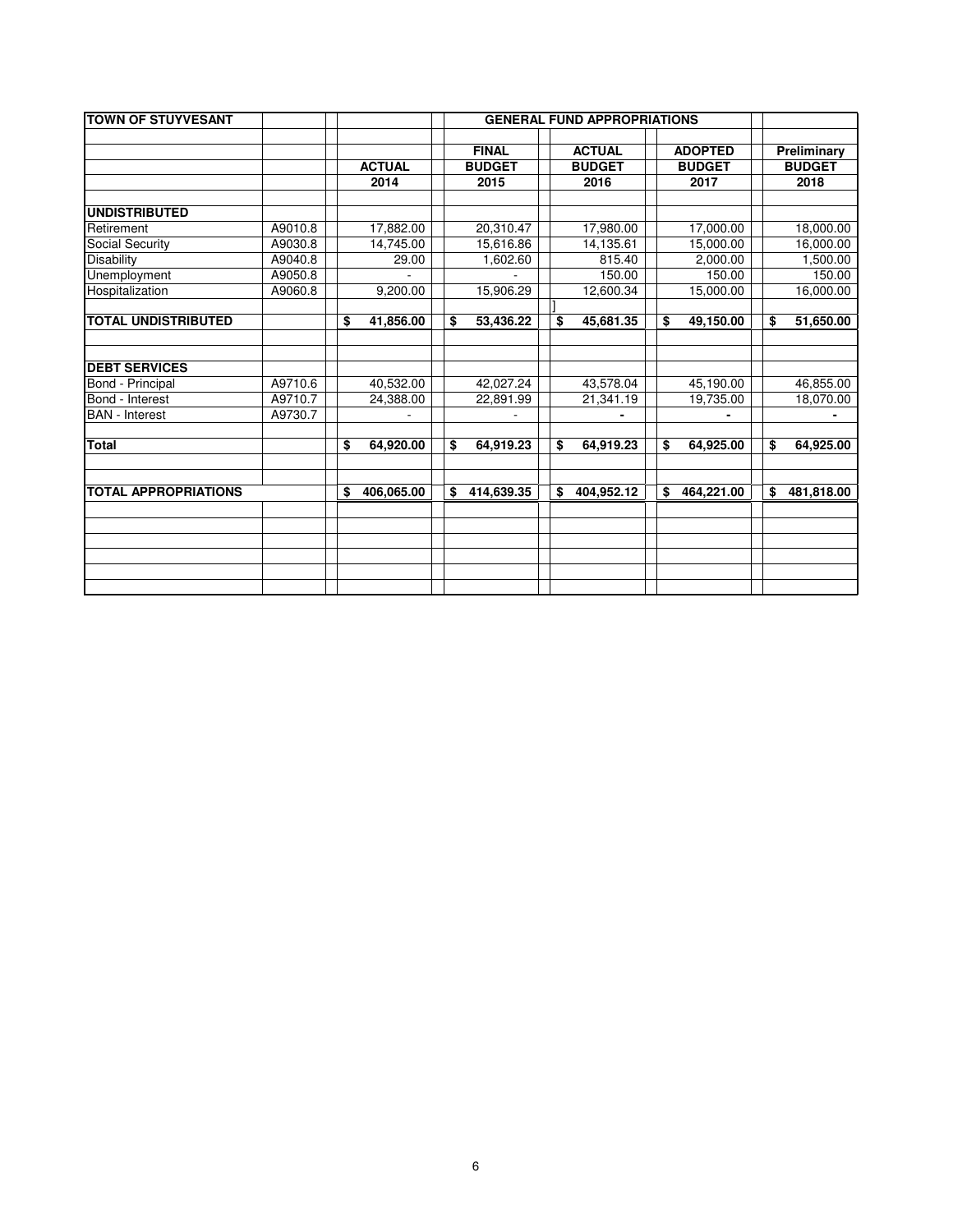| <b>TOWN OF STUYVESANT</b>       |       |                |                          | <b>GENERAL FUND REVENUES &amp; FUND BALANCE</b> |                          |                          |
|---------------------------------|-------|----------------|--------------------------|-------------------------------------------------|--------------------------|--------------------------|
|                                 |       |                |                          |                                                 |                          |                          |
|                                 |       | <b>ACTUAL</b>  |                          | <b>ACTUAL</b>                                   | <b>ADOPTED</b>           | Preliminary              |
|                                 |       |                | <b>ACTUAL</b>            | <b>BUDGET</b>                                   | <b>BUDGET</b>            | <b>BUDGET</b>            |
|                                 |       | 2014           | 2015                     | 2016                                            | 2017                     | 2018                     |
| <b>REVENUES</b>                 |       |                |                          |                                                 |                          |                          |
| <b>Property Taxes</b>           | A1001 | 151,924.00     | 161,902.00               | 160,296.00                                      | 163,296.00               |                          |
| Paid in Lieu of Taxes           | A1081 | 2,304.00       | 2,460.12                 | 2,583.58                                        | 2,400.00                 |                          |
| <b>Interest &amp; Penalties</b> | A1090 | 3,047.00       | 3,624.21                 | 2,675.07                                        | 3,000.00                 | 2,500.00                 |
| Sales Tax                       | A1120 | 208,968.00     | 209,555.20               | 219,140.97                                      | 175,000.00               | 180,000.00               |
| <b>Franchise Fees</b>           | A1170 | 21,349.00      | 20,579.16                | 18,855.58                                       | 25,800.00                | 25,800.00                |
| <b>DEPARTMENTAL</b>             |       |                |                          |                                                 |                          |                          |
| <b>Clerk Fees</b>               | A1255 | 1,175.00       | 6,282.68                 | 1,606.18                                        | 1,000.00                 | 1,200.00                 |
| Impoundment fee                 | A1560 |                | 100.00                   | 50.00                                           |                          |                          |
| <b>Cemetery Dividends</b>       | A2191 | 151.00         | 79.56                    | 125.46                                          | 75.00                    | 100.00                   |
| <b>Zoning Fees</b>              | A2110 | 500.00         | 225.00                   | 125.00                                          | 100.00                   | 100.00                   |
| <b>Planning Fees</b>            | A2115 | 135.00         |                          | 405.00                                          | 100.00                   | 200.00                   |
| <b>Local Municipal Aid</b>      | A2389 | 11,525.00      | 11,622.53                | 11,683.29                                       | 11,000.00                | 11,000.00                |
| <b>USE OF MONEY</b>             |       |                |                          |                                                 |                          |                          |
| Interest                        | A2401 | 117.00         | 198.64                   | 215.06                                          | 250.00                   | 200.00                   |
| <b>Rent of Real Property</b>    | A2410 |                |                          |                                                 |                          |                          |
| <b>LICENSES</b>                 |       |                |                          |                                                 |                          |                          |
| Dog License                     | A2544 | 308.00         | 344.50                   | 733.00                                          | 500.00                   | 500.00                   |
| <b>Building Permits</b>         | A2555 | 10,785.00      | 5,983.00                 | 13,032.50                                       | 7,000.00                 | 7,500.00                 |
| Permits, other                  | A2590 | $\blacksquare$ | $\mathbf{r}$             | $\sim$                                          | $\mathbf{r}$             | $\mathbf{r}$             |
| <b>FINES</b>                    |       |                |                          |                                                 |                          |                          |
| Fines & Forfeitures             | A2610 | 2,998.00       | 3,578.00                 | 3,264.00                                        | 3,000.00                 | 3,000.00                 |
| Dog Cases                       | A2611 | $\omega$       |                          |                                                 | $\overline{\phantom{a}}$ | $\blacksquare$           |
| <b>SALES OF PROP</b>            |       |                |                          |                                                 |                          |                          |
| Sale of Scrap                   | A2555 |                |                          |                                                 |                          |                          |
| Historian Sales & Grants        | A2655 | 846.00         | 374.50                   | $\sim$                                          | $\overline{\phantom{a}}$ | $\overline{\phantom{a}}$ |
| Sales of Equipment              | A2665 |                | $\blacksquare$           | $\blacksquare$                                  | $\overline{\phantom{a}}$ | $\overline{\phantom{a}}$ |
| <b>MISCELLANEOUS</b>            |       |                |                          |                                                 |                          |                          |
| Insurance Recovery              | A2680 | 544.00         | 2,027.25                 | $\sim$                                          | $\overline{\phantom{a}}$ | $\overline{\phantom{a}}$ |
| Refunds                         | A2701 | 1,060.00       | 83.06                    |                                                 |                          |                          |
| Gifts & Donations               | A2705 | 3,780.00       | 2,755.00                 | 2,910.00                                        | 1,000.00                 | 1,000.00                 |
| Health insurance Reimbursh      | A2709 |                |                          |                                                 | 700.00                   | 800.00                   |
| Miscellaneous                   | A2770 | 215.00         | $\overline{\phantom{a}}$ | $\overline{\phantom{a}}$                        | $\overline{\phantom{a}}$ |                          |
| <b>STATE AID</b>                |       |                |                          |                                                 |                          |                          |
| Per Capita                      | A3001 | 15,207.00      | 15,207.00                | 15,207.00                                       | 15,000.00                | 15,000.00                |
| Mortgage Tax                    | A3005 | 30,058.00      | 35,779.40                | 38,753.07                                       | 30,000.00                | 30,000.00                |
| Other                           | A3989 | 1,436.00       |                          |                                                 |                          |                          |
|                                 |       |                |                          |                                                 |                          |                          |
| <b>TOTAL REVENUE</b>            |       | 468,432.00     | 482,760.81               | 491,660.76                                      | 439,221.00               | 278,900.00               |
| <b>UNEXPENDED BALANCE</b>       |       | Ξ.             | 40,000.00                | 40,000.00                                       | 30.000.00                | 30,000.00                |
|                                 |       | 468,432.00     | 522,760.81               | 531,660.76                                      | 469,221.00               | 308,900.00               |
| <b>TOTAL REV &amp; FUND BAL</b> |       |                |                          |                                                 |                          |                          |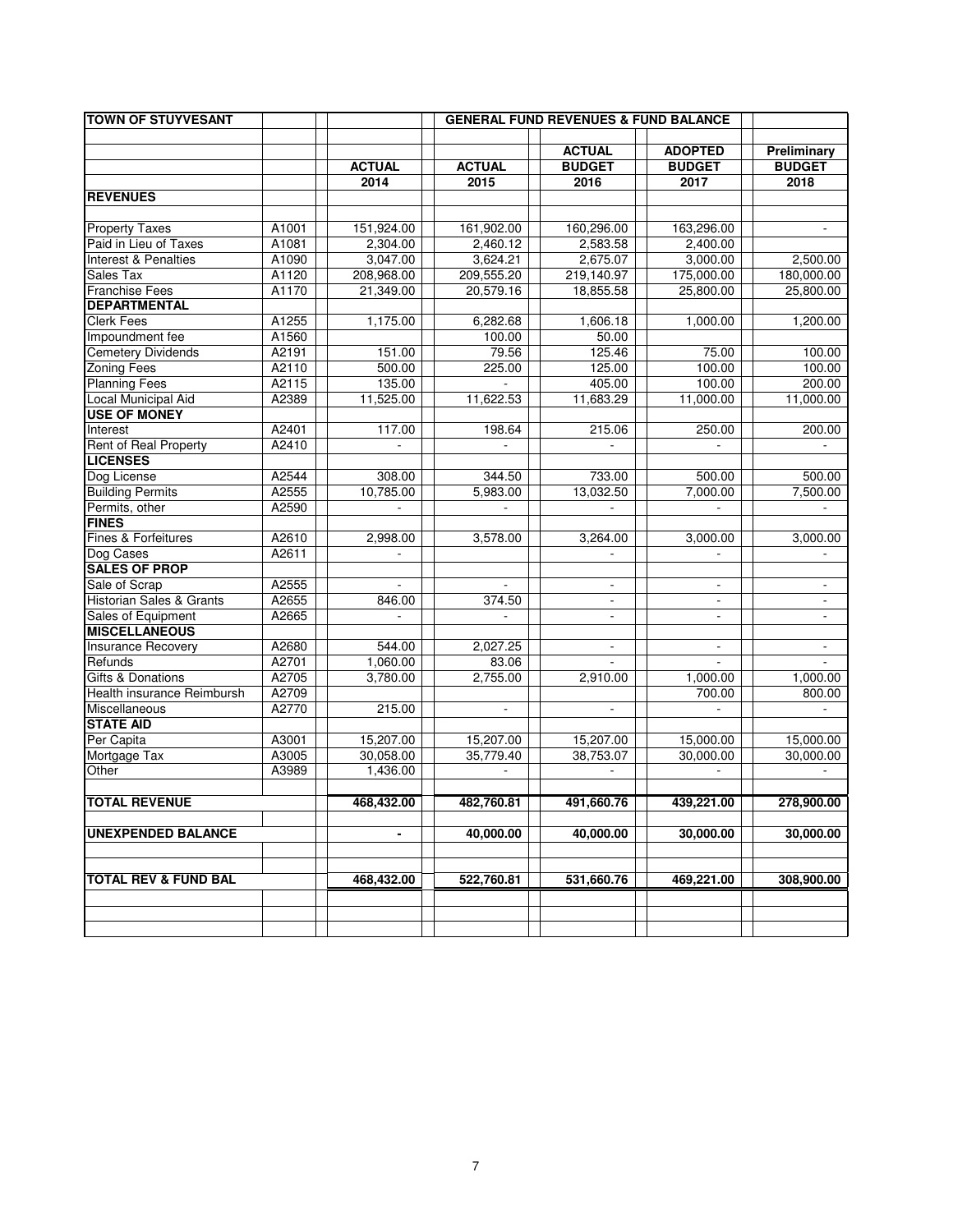| <b>TOWN OF STUYVESANT</b>   |          |                  |                  | <b>HIGHWAY FUND APPROPRIATIONS</b> |                                 |                              |
|-----------------------------|----------|------------------|------------------|------------------------------------|---------------------------------|------------------------------|
|                             |          | <b>ACTUAL</b>    | <b>ACTUAL</b>    | <b>ACTUAL</b><br><b>BUDGET</b>     | <b>ADOPTED</b><br><b>BUDGET</b> | Preliminary<br><b>BUDGET</b> |
| <b>APPROPRIATIONS</b>       |          | 2014             | 2015             | 2016                               | 2017                            | 2018                         |
| <b>GENERAL REPAIRS</b>      |          |                  |                  |                                    |                                 |                              |
| <b>Personal Service</b>     | DA5110.1 | 118,938.00       | 121, 151. 47     | 137,894.83                         | 127,500.00                      | 127,500.00                   |
| Contractual                 | DA5110.4 | 122,493.00       | 117,777.28       | 80,261.91                          | 141,500.00                      | 116,500.00                   |
|                             |          |                  |                  |                                    |                                 |                              |
| <b>TOTAL</b>                |          | 241,431.00       | 238,928.75       | 218,156.74                         | 269,000.00                      | 244,000.00                   |
| <b>IMPROVEMENTS</b>         |          |                  |                  |                                    |                                 |                              |
| Chips                       | DA5112.2 | 73,211.00        | 74,728.00        | 81,201.00                          | 80,000.00                       | 80,000.00                    |
| Other                       | DA5112.4 |                  | 7,000.00         | 7,000.00                           | 7,000.00                        | 32,000.00                    |
| <b>TOTAL</b>                |          | 73,211.00        | 81,728.00        | 88,201.00                          | 87,000.00                       | 112,000.00                   |
| <b>MACHINERY</b>            |          |                  |                  |                                    |                                 |                              |
| Equipment                   | DA5130.2 | 49,900.00        | 44,950.00        | 48,537.50                          | 11,000.00                       | 35,000.00                    |
| Contracutal                 | DA5130.4 | 26,789.00        | 24,332.81        | 22,151.11                          | 28,500.00                       | 28,500.00                    |
| <b>TOTAL</b>                |          | 76,689.00        | 69,282.81        | 70,688.61                          | 39,500.00                       | 63,500.00                    |
| <b>SNOW REMOVAL</b>         |          |                  |                  |                                    |                                 |                              |
| Snow removal equipment      | DA5142,2 |                  |                  |                                    |                                 |                              |
| <b>Personal Service</b>     | DA5142.1 | 11,502.00        | 14,654.61        | 1,916.91                           | 15,000.00                       | 15,000.00                    |
| Contracutal                 | DA5142.4 | 32,698.00        | 17,279.66        | 22,142.53                          | 27,250.00                       | 27.250.00                    |
| <b>TOTAL</b>                |          | 44,200.00        | 31,934.27        | 24,059.44                          | 42,250.00                       | 42,250.00                    |
| <b>EMPLOYEE BENEFITS</b>    |          |                  |                  |                                    |                                 |                              |
| Retirement                  | DA9010.8 | 21,000.00        | 16,570.65        | 13,855.00                          | 21,000.00                       | 21,000.00                    |
| Social Security             | DA9030.8 | 9.745.00         | 9,069.00         | 9,535.61                           | 9,500.00                        | 9,500.00                     |
| Disablitiy                  | DA9055.8 | 168.00           |                  | 135.00                             | 135.00                          | 135.00                       |
| Hospitalization             | DA9060.8 | 20,809.00        | 26,830.61        | 36,053.87                          | 42,000.00                       | 42,000.00                    |
| <b>Uniforms</b>             | DA9089.8 | 25.00            |                  |                                    | 1,000.00                        | 1,000.00                     |
| <b>RECONCILIATION DIS</b>   |          |                  |                  | 367.31                             |                                 |                              |
| <b>TOTAL</b>                |          | 51,747.00        | 52,470.26        | 59,946.79                          | 73,635.00                       | 73,635.00                    |
| <b>TOTAL APPROPRIATIONS</b> |          | 487,278.00<br>\$ | 474,344.09<br>\$ | 461,052.58<br>\$                   | 511,385.00<br>\$                | 535,385.00<br>\$             |
|                             |          |                  |                  |                                    |                                 |                              |
|                             |          |                  |                  |                                    |                                 |                              |
|                             |          |                  |                  |                                    |                                 |                              |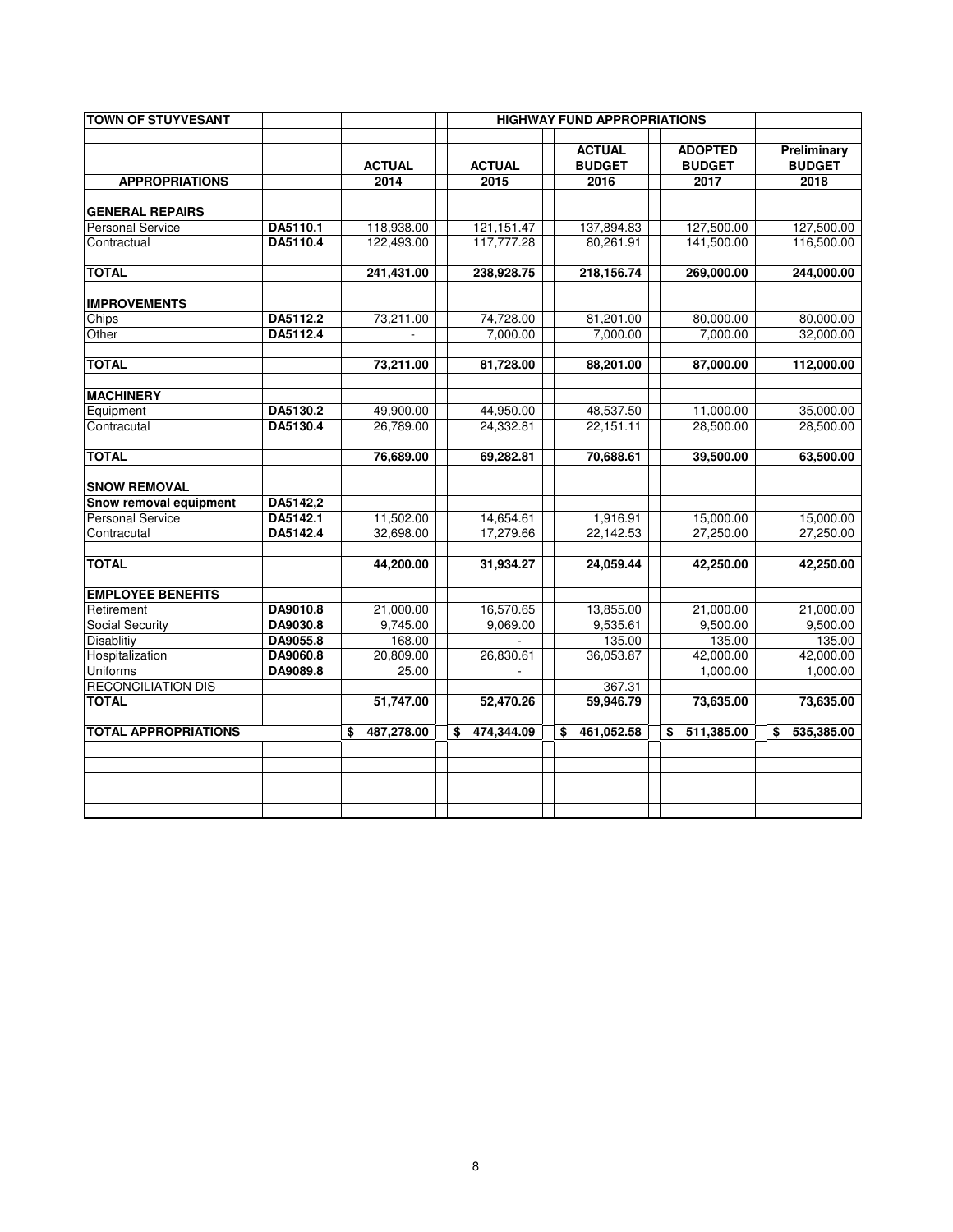| <b>TOWN OF STUYVESANT</b>       |               |                          |                  | <b>HIGHWAY FUND APPROPRIATIONS</b>              |                                 |                              |
|---------------------------------|---------------|--------------------------|------------------|-------------------------------------------------|---------------------------------|------------------------------|
|                                 |               |                          |                  |                                                 |                                 |                              |
|                                 |               | <b>ACTUAL</b>            | <b>ACTUAL</b>    | <b>ACTUAL</b><br><b>BUDGET</b>                  | <b>ADOPTED</b><br><b>BUDGET</b> | Preliminary<br><b>BUDGET</b> |
| <b>APPROPRIATIONS</b>           |               | 2014                     | 2015             | 2016                                            | 2017                            | 2018                         |
|                                 |               |                          |                  |                                                 |                                 |                              |
| <b>DEPT SERVICE</b>             |               |                          |                  |                                                 |                                 |                              |
| Bond - Principal                | DA9720.6      | $\blacksquare$           | $\sim$           | $\sim$                                          | $\overline{\phantom{a}}$        |                              |
| Bond - Interest                 | DA9720.7      | $\mathbf{r}$             | $\blacksquare$   | $\overline{\phantom{a}}$                        | $\overline{\phantom{a}}$        | $\overline{\phantom{a}}$     |
| <b>TOTAL</b>                    |               |                          | $\blacksquare$   | $\blacksquare$                                  | $\blacksquare$                  |                              |
| <b>INTER TRANSFERS</b>          |               |                          |                  |                                                 |                                 |                              |
| <b>Capital Project</b>          | DA9050.9      | $\overline{\phantom{0}}$ | $\blacksquare$   | $\blacksquare$                                  | $\blacksquare$                  | $\blacksquare$               |
|                                 |               |                          |                  |                                                 |                                 |                              |
| <b>TOTAL APPROPRIATIONS</b>     |               | \$<br>487,278.00         | 474,344.09<br>\$ | \$<br>461,052.58                                | \$<br>511,385.00                | 535,385.00<br>\$             |
|                                 |               |                          |                  |                                                 |                                 |                              |
|                                 |               |                          |                  |                                                 |                                 |                              |
|                                 |               |                          |                  | <b>HIGHWAY FUND REVENUES &amp; FUND BALANCE</b> |                                 |                              |
| <b>REVENUES</b>                 |               |                          |                  |                                                 |                                 |                              |
| <b>Property Taxes</b>           | DA1001        | 244.698.00               | 237.625.00       | 238.885.00                                      | 240.385.00                      |                              |
| Sales Tax                       | DA1120        | 135,000.00               | 135,000.00       | 138,000.00                                      | 138,000.00                      | 138,000.00                   |
| Service other Govt              | <b>DA2300</b> | 19,010.00                | 18,210.68        | 9,544.18                                        | 12,000.00                       | 12,000.00                    |
| Interest                        | DA2401        | 114.00                   | 8.49             |                                                 |                                 |                              |
| <b>Equipment Rental</b>         | DA2410        |                          | 18.20            |                                                 |                                 |                              |
| <b>Minor Sales</b>              | DA2655        |                          | 14,203.39        | 8,622.00                                        | $\overline{\phantom{a}}$        | $\blacksquare$               |
| Sale of Equpment                | DA2655        | 2,075.00                 |                  | $\mathbf{r}$                                    | $\sim$                          | $\overline{\phantom{a}}$     |
| Insurance Recovery              | DA2680        | 2,896.00                 | $\mathbf{r}$     | $\mathcal{L}^{\mathcal{A}}$                     | $\sim$                          | $\overline{\phantom{a}}$     |
| Refund Prior Year Expense       | DA2701        | 357.00                   | 7,000.00         |                                                 |                                 | ÷.                           |
| Health Ins. Reimbursements      | DA2709        |                          |                  | 8,593.54                                        | 10,000.00                       | 13,000.00                    |
| S/A - Chips                     | DA3501        | 72,925.00                | 74,628.35        | 81,201.78                                       | 80,000.00                       | 80,000.00                    |
| S/A - Sema<br>F/A - Fema        | DA3960        |                          | 719.96           | $\mathbf{r}$                                    |                                 |                              |
|                                 | <b>DA4960</b> | $\blacksquare$           |                  |                                                 | $\blacksquare$                  | $\mathcal{L}_{\mathcal{A}}$  |
| Unclassified                    | DA2770        | $\blacksquare$           | 2,935.02         | 283.50                                          | $\overline{\phantom{a}}$        | $\overline{\phantom{a}}$     |
| <b>TOTAL REVENUE</b>            |               | 477,075.00<br>\$         | 490,349.09<br>\$ | 485,130.00<br>\$                                | \$<br>480,385.00                | 243,000.00<br>\$             |
| <b>UNEXPENDED BALANCE</b>       |               |                          | 30,000.00        | 20,000.00                                       | 20,000.00                       | 55,000.00                    |
| <b>TOTAL REV &amp; FUND BAL</b> |               | 477,075.00<br>\$         | 520,349.09<br>\$ | 505,130.00<br>\$                                | 500,385.00<br>\$                | 298,000.00<br>\$             |
|                                 |               |                          |                  |                                                 |                                 |                              |
|                                 |               |                          |                  |                                                 |                                 |                              |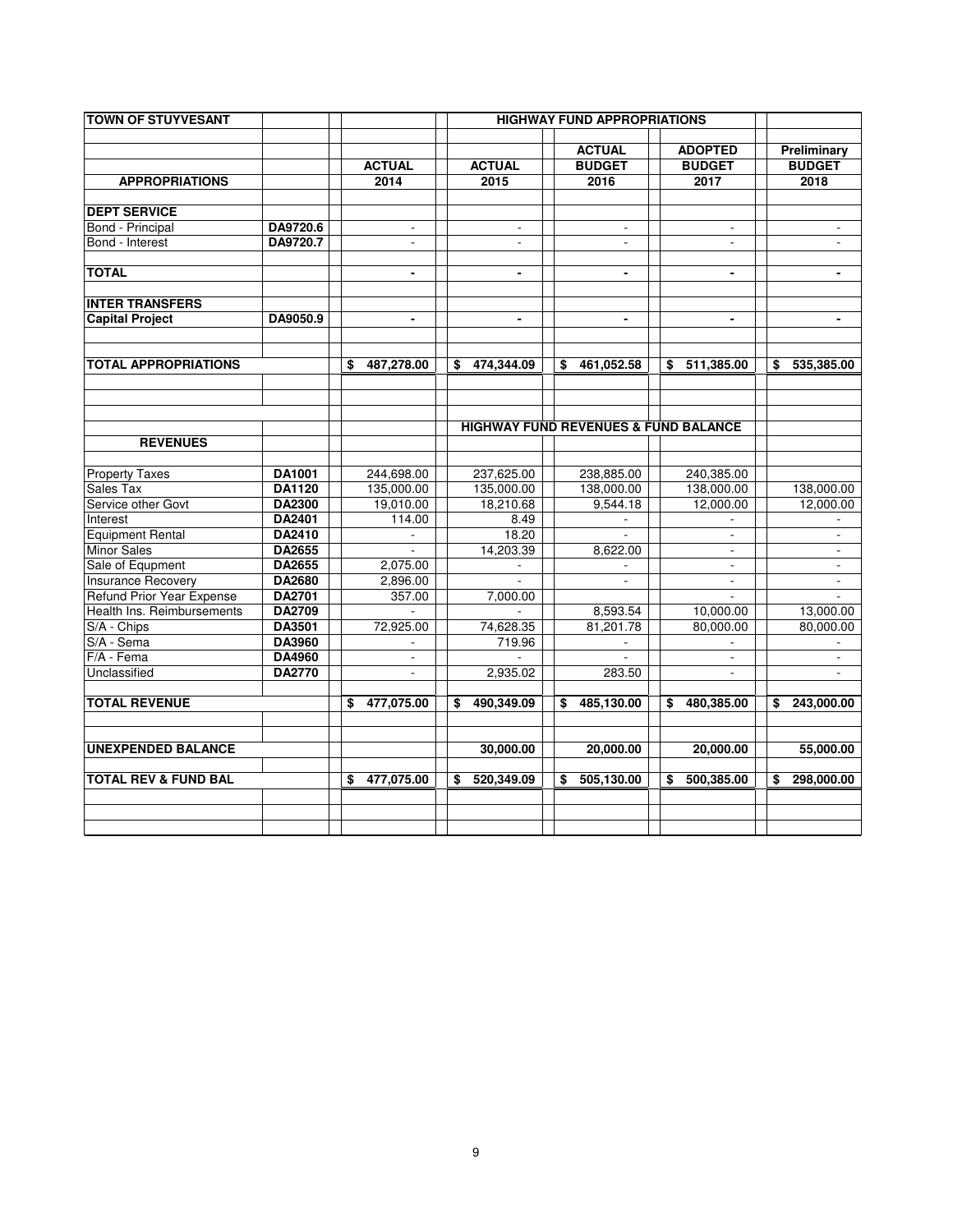| <b>TOWN OF STUYVESANT</b> |               |                             |                 | <b>STUYVESANT LIGHTING DISTRICT</b>          |                                 |  |                                      |                              |
|---------------------------|---------------|-----------------------------|-----------------|----------------------------------------------|---------------------------------|--|--------------------------------------|------------------------------|
|                           |               |                             |                 |                                              |                                 |  |                                      |                              |
|                           |               | <b>ACTUAL</b>               | <b>ACTUAL</b>   | <b>ACTUAL</b><br><b>BUDGET</b>               | <b>ADOPTED</b><br><b>BUDGET</b> |  |                                      | Preliminary<br><b>BUDGET</b> |
| <b>APPROPRIATIONS</b>     |               | 2014                        | 2015            | 2016                                         | 2017                            |  |                                      | 2018                         |
|                           |               |                             |                 |                                              |                                 |  |                                      |                              |
| <b>LIGHTING DISTRICT</b>  |               |                             |                 |                                              |                                 |  |                                      |                              |
| Contractual               | SL5182.4      | \$<br>$\blacksquare$        | \$<br>10,973.27 | \$<br>9,032.95                               | \$<br>11,000.00                 |  | \$                                   | 11,000.00                    |
|                           |               |                             |                 |                                              |                                 |  |                                      |                              |
|                           |               |                             |                 | <b>ESTIMATED REVENUES &amp; FUND BALANCE</b> |                                 |  |                                      |                              |
| <b>REVENUES</b>           |               |                             |                 |                                              |                                 |  |                                      |                              |
|                           |               |                             |                 |                                              |                                 |  |                                      |                              |
| <b>Property Taxes</b>     | <b>SL1001</b> |                             | 8,700.00        | 10,000.00                                    | 11,000.00                       |  |                                      | 11,000.00                    |
| Interest                  | <b>SL2401</b> |                             |                 |                                              |                                 |  |                                      |                              |
| <b>TOTAL</b>              |               | $\blacksquare$              | 8,700.00        | 10,000.00                                    | 11,000.00                       |  |                                      | 11,000.00                    |
|                           |               |                             |                 |                                              |                                 |  |                                      |                              |
| <b>UNEXPENDED BALANCE</b> |               | $\overline{\phantom{a}}$    | 1,000.00        | $\Box$                                       | ÷.                              |  |                                      | $\blacksquare$               |
|                           |               |                             |                 |                                              |                                 |  |                                      |                              |
| <b>TOTAL</b>              |               | \$<br>$\blacksquare$        | \$<br>9,700.00  | \$<br>10,000.00                              | \$<br>11,000.00                 |  | \$                                   | 11,000.00                    |
|                           |               |                             |                 |                                              |                                 |  |                                      |                              |
|                           |               |                             |                 |                                              |                                 |  |                                      |                              |
|                           |               |                             |                 | <b>STUYVESANT FALLS LIGHTING DISTRICT</b>    |                                 |  |                                      |                              |
|                           |               |                             |                 |                                              |                                 |  |                                      |                              |
|                           |               |                             | <b>FINAL</b>    | <b>ACTUAL</b>                                | <b>ADOPTED</b>                  |  |                                      | Preliminary                  |
|                           |               | <b>ACTUAL</b>               | <b>BUDGET</b>   | <b>BUDGET</b>                                | <b>BUDGET</b>                   |  |                                      | <b>BUDGET</b>                |
| <b>APPROPRIATIONS</b>     |               | 2014                        | 2015            | 2016                                         | 2017                            |  |                                      | 2018                         |
| <b>LIGHTING DISTRICT</b>  |               |                             |                 |                                              |                                 |  |                                      |                              |
| Contractual               | SL5182.4      | \$<br>$\blacksquare$        | \$<br>9,872.55  | \$<br>9,738.01                               | \$<br>10,000.00                 |  | $\overline{\boldsymbol{\mathsf{s}}}$ | $\blacksquare$               |
|                           |               |                             |                 |                                              |                                 |  |                                      |                              |
|                           |               |                             |                 |                                              |                                 |  |                                      |                              |
|                           |               |                             |                 | <b>ESTIMATED REVENUES &amp; FUND BALANCE</b> |                                 |  |                                      |                              |
| <b>REVENUES</b>           |               |                             |                 |                                              |                                 |  |                                      |                              |
| <b>Property Taxes</b>     | <b>SL1001</b> | $\blacksquare$              | 8,000.00        | 9,500.00                                     | 10,000.00                       |  |                                      | 10,000.00                    |
| Interest                  | <b>SL2401</b> | $\sim$                      | $\sim$          | $\mathcal{L}_{\mathcal{A}}$                  | $\mathcal{L}$                   |  |                                      | $\sim$                       |
|                           |               |                             |                 |                                              |                                 |  |                                      |                              |
| <b>TOTAL</b>              |               | $\blacksquare$              | 8,000.00        | 9,500.00                                     | 10,000.00                       |  |                                      | 10,000.00                    |
|                           |               |                             |                 |                                              |                                 |  |                                      |                              |
| <b>UNEXPENDED BALANCE</b> |               | $\mathcal{L}_{\mathcal{A}}$ | 500.00          | $\sim$                                       | $\sim$                          |  |                                      | $\sim$                       |
| <b>TOTAL</b>              |               | \$<br>$\blacksquare$        | \$<br>8,500.00  | \$<br>9,500.00                               | \$<br>10,000.00                 |  | \$                                   | 10,000.00                    |
|                           |               |                             |                 |                                              |                                 |  |                                      |                              |